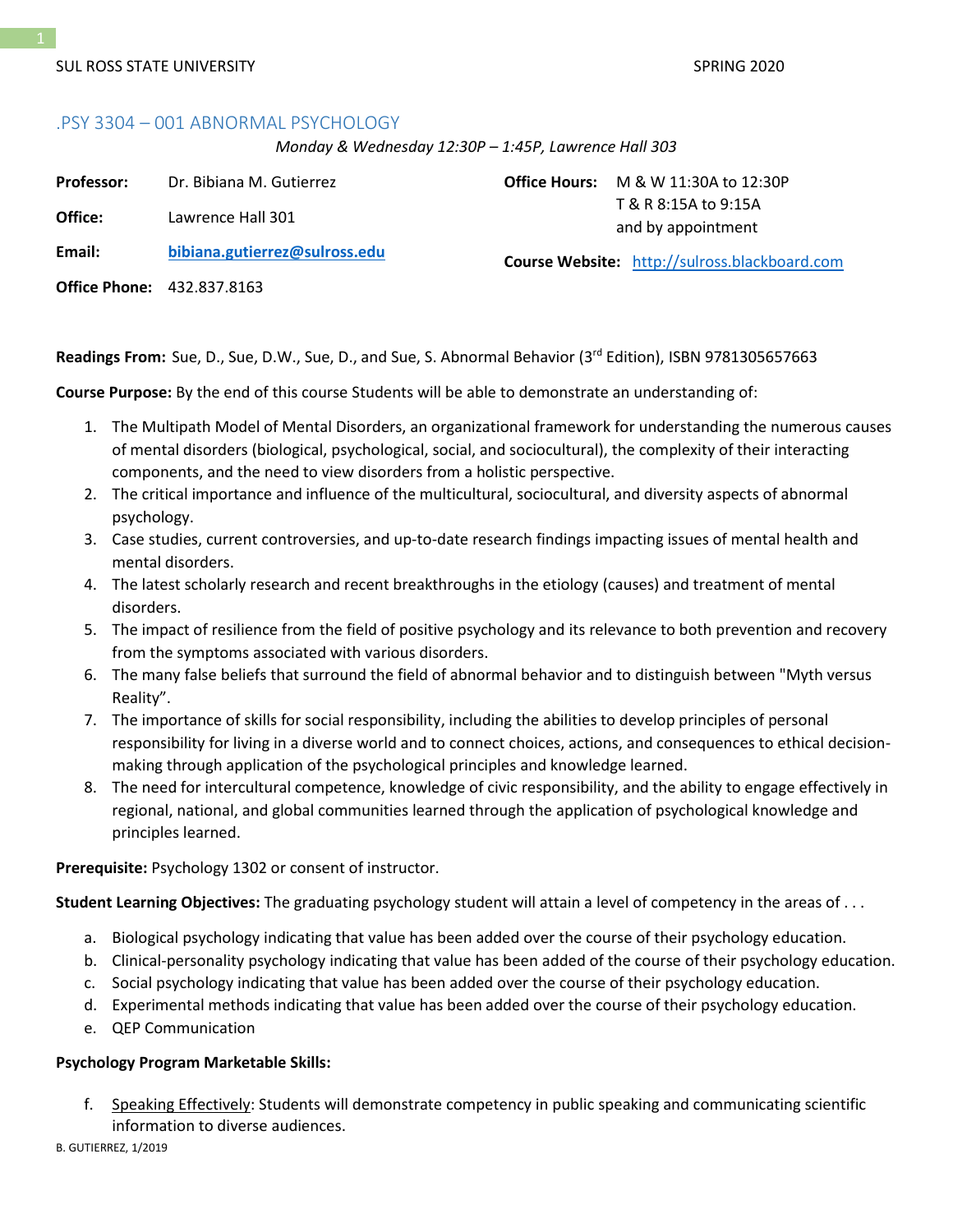- g. Describing Feelings: Students will demonstrate empathic or active listening and conversational skills, and/or write clearly about their affective stance, respectfully attuned to the needs of their audiences.
- h. Identifying Resources: Students will demonstrate the aptitude to locate, organize and evaluate the credibility of information from multiple sources.
- i. Analyzing: Students will demonstrate ability to examine the underlying issues of scientific problems, attending to the pertinent details and creating action plans, recognizing ambiguity and complexity as essential components.

j.

# **Course Policies:**

# **1. Attendance and Class preparation:**

Class attendance is governed by the SRSU policy stated in the schedule of classes. Students will be dropped with an "F" when you have accumulated six (6) or more absences. You are expected to have completed the assigned readings by the beginning of the first class day for which they are assigned.

# **2. Late Work and Make-Up Assignments:**

If you cannot attend class due to an emergency, excused-absence, or university-authorized absence, inform the professor as soon as possible *via email* of the situation. Late or make-up assignments will only accepted in the case of an emergency or excused absence with appropriate documentation (doctor's note, etc.) Student absent for a university-authorized activity (such as a game, tournament, or event) will be allowed to make up the missed exam and/or complete the assignment scheduled for that day. **However,** it is the Student's responsibility to make these **arrangements for make-up exams/assignments with the professor** *BEFORE* **the absence via email request.**

# **4. If You Get/Are Sick**:

Student health services [\(https://www.sulross.edu/page/343/student-health-services\)](https://www.sulross.edu/page/343/student-health-services) is staffed by a [registered](https://www.sulross.edu/faculty-and-staff/945/health-services-coordinator)  [nurse](https://www.sulross.edu/faculty-and-staff/945/health-services-coordinator) located in University Center Suite 211 from 8 am- 5 pm Monday through Friday. Minor treatments, [over](http://www.sulross.edu/page/1462/medications)[the-counter medication](http://www.sulross.edu/page/1462/medications) and basic first-aid supplies are available at no cost to Students. SRSU has a Student medical agreement with [Preventive Care Health Services \(PCHS\)](http://www.pchsmedclinic.org/locations) to provide limited outpatient care, see [covered](http://www.sulross.edu/page/1471/preventive-care-health-services)  [services.](http://www.sulross.edu/page/1471/preventive-care-health-services) The clinic is [located opposite Alpine High School](http://www.sulross.edu/gallery-image/4341/health-service-locations) across State highway 118 North with parking off Anson Avenue from 8 am to 5 pm Monday through Friday and the 2nd Saturday of each month from 9 am to 3 pm. To schedule an appointment, call (432) 837-4555. Your current Student ID card will be requested at check-in.

# **5. Students with Special Needs:**

Sul Ross State University (SRSU) is committed to equal access in compliance with Americans with Disabilities Act of 1973. It is SRSU policy to provide reasonable accommodations to students with documented disabilities and it is the Student's responsibility to initiate the request. **Please contact Ms. Mary Schwartze, Counselor, Accessibility Services Coordinator, Ferguson Hall (Room 112) at 432.837.8203; mailing address is P.O. Box C-171 Sul Ross State University, Alpine, Texas 79832. Students should then contact the instructor as soon as possible to initiate the recommended accommodations.**

# **6. Religious Observance:**

Any student absent from classes for the observance of a religious holy day will be allowed to take make-up the exam/assignment scheduled for that day. Arrangements for missing class due to a religious observance must be made with the professor vial email *BEFORE* that absence.

# **7. Classroom Civility:**

Students are encouraged and expected to openly engage in class discussions, ask questions, share ideas, and express their thoughts. Please treat each other with dignity and respect and avoid disruptive behaviors. In the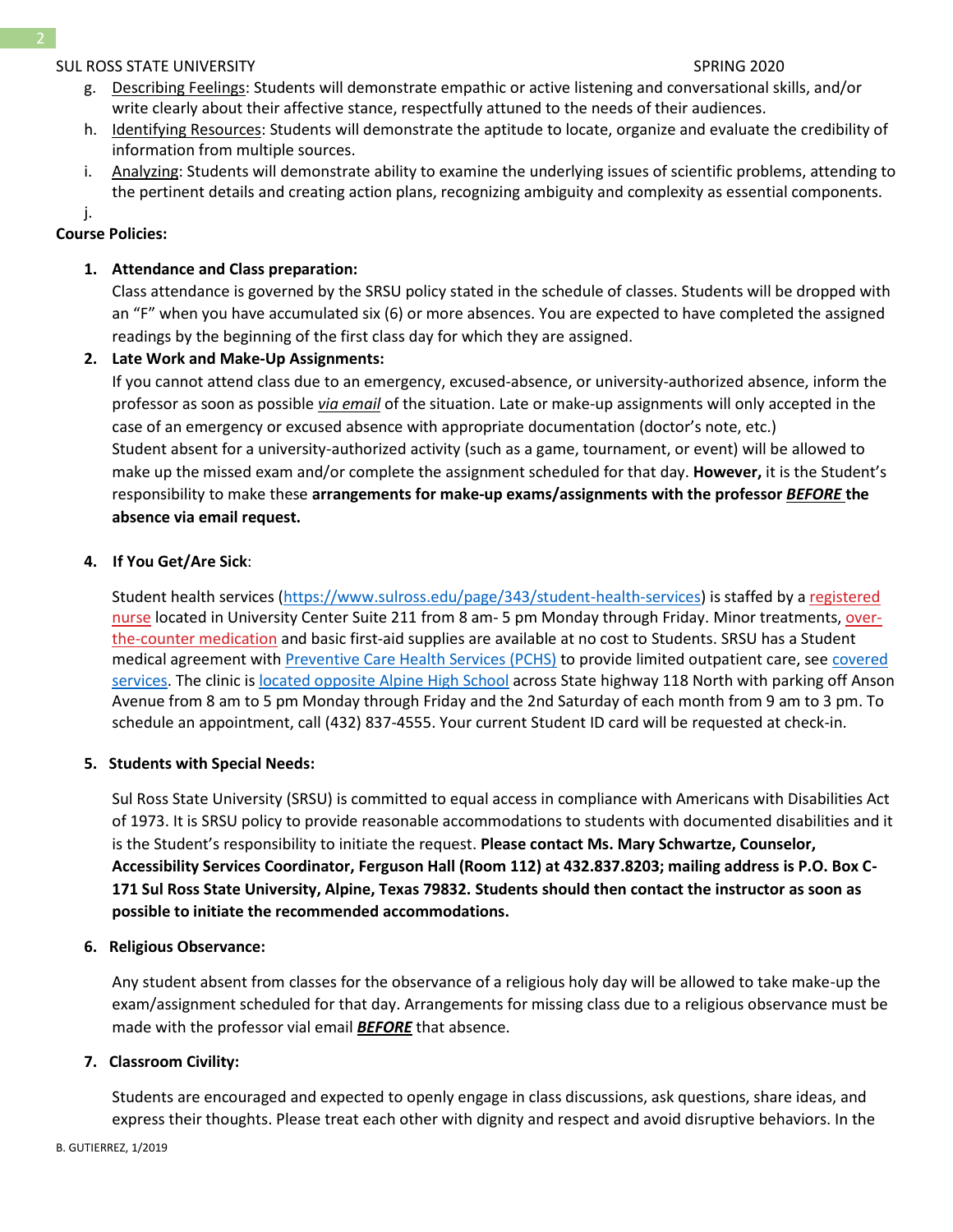classroom environment each of you are held accountable for both your actions and words. Therefore, Students should commit to behave in a manner that recognizes personal respect and demonstrates concern for the personal dignity, rights, and freedoms of every individual the classroom, including respect for University property and the physical and intellectual property of others. If a student is asked to leave the classroom because of uncivil behavior, the student may not return to that class until they arrange a conference with the professor and *if indicated with the Departmental Chair; it is the Student's responsibility to arrange for this conference.* A judicial process may also be initiated. Students are responsible for knowing what behaviors are acceptable versus unacceptable as referred to in the Student Conduct and Discipline section of the SRSU Student Handbook

[\(http://www.sulross.edu/sites/default/files//sites/default/files/users/docs/stulife/student\\_conduct\\_discipline.p](http://www.sulross.edu/sites/default/files/sites/default/files/users/docs/stulife/student_conduct_discipline.pdf) [df\)](http://www.sulross.edu/sites/default/files/sites/default/files/users/docs/stulife/student_conduct_discipline.pdf).

# **8. Academic Integrity:**

Any instance of academic misconduct such as turning in an identical written assignment for another course without approval, cheating and plagiarizing written assignments, collusion, or misrepresenting facts will be punished to the full extent of the university's disciplinary policy and/or through legal action if indicated. You are responsible for reading the statement on *Academic Honesty* in the SRSU Student Handbook [\(http://www.sulross.edu/sites/default/files//sites/default/files/users/docs/stulife/student\\_conduct\\_discipline.p](http://www.sulross.edu/sites/default/files/sites/default/files/users/docs/stulife/student_conduct_discipline.pdf) [df](http://www.sulross.edu/sites/default/files/sites/default/files/users/docs/stulife/student_conduct_discipline.pdf) ). The faculty considers academic dishonesty to be a serious matter and will act accordingly. Students caught engaging in any form of academic dishonesty will receive no credit for assignments/exams and more severe penalties may be pursued, including but not limited to failing the course.

# **9. Technology Policy:**

Out of respect for your fellow students, your professor, and the educational process, all technology devices (cell/smart phones, I-pods, tablets, laptops, etc.) must be powered down and put away, not on the desk or in your pocket, or on your lap, during class. Do not come to class if texting, using social media, and attending to tasks other than the class material is more important than being fully present (this is NOT an excused absence). If you feel you have an emergency situation that requires your phone to be on vibrate, please inform the professor before class begins.

- ➢ *If you are found to be using your phone during class, you will get one warning after which you will be asked to put your phone on the lectern until the end of class. If this happens repeatedly you will be further disciplined as per SRSU policy for Disruptive Classroom Behavior.*
- ➢ *ONLY Students with written documentation from the SRSU Disability Services will be allowed to use laptops/tablets/electronic devices in support of their learning accommodation(s). You will be required to sit where the professor can see your screens.*

# **10. Communicating with the Professor:**

The best way to contact me is through email at  $bmg15th@sulross.edu$ . I will try to respond as soon as possible. If you do not receive a reply within 24 hours, please resend your email or call my office at 432.837.8163 and leave a message if unavailable. During weekends, holidays, and breaks there may be a longer delay in a response until the next regular work day.

# **COURSE REQUIREMENTS:**

1. **Attendance and Class Participation (ACP = 100pts)** Being attentive, asking/responding to questions, engaging in discussions, indicating you have read assignments, participating group activities, etc. *This is a subjective judgment on the part of the professor.* If the Student is not seen in class regularly or if they are sleeping, texting,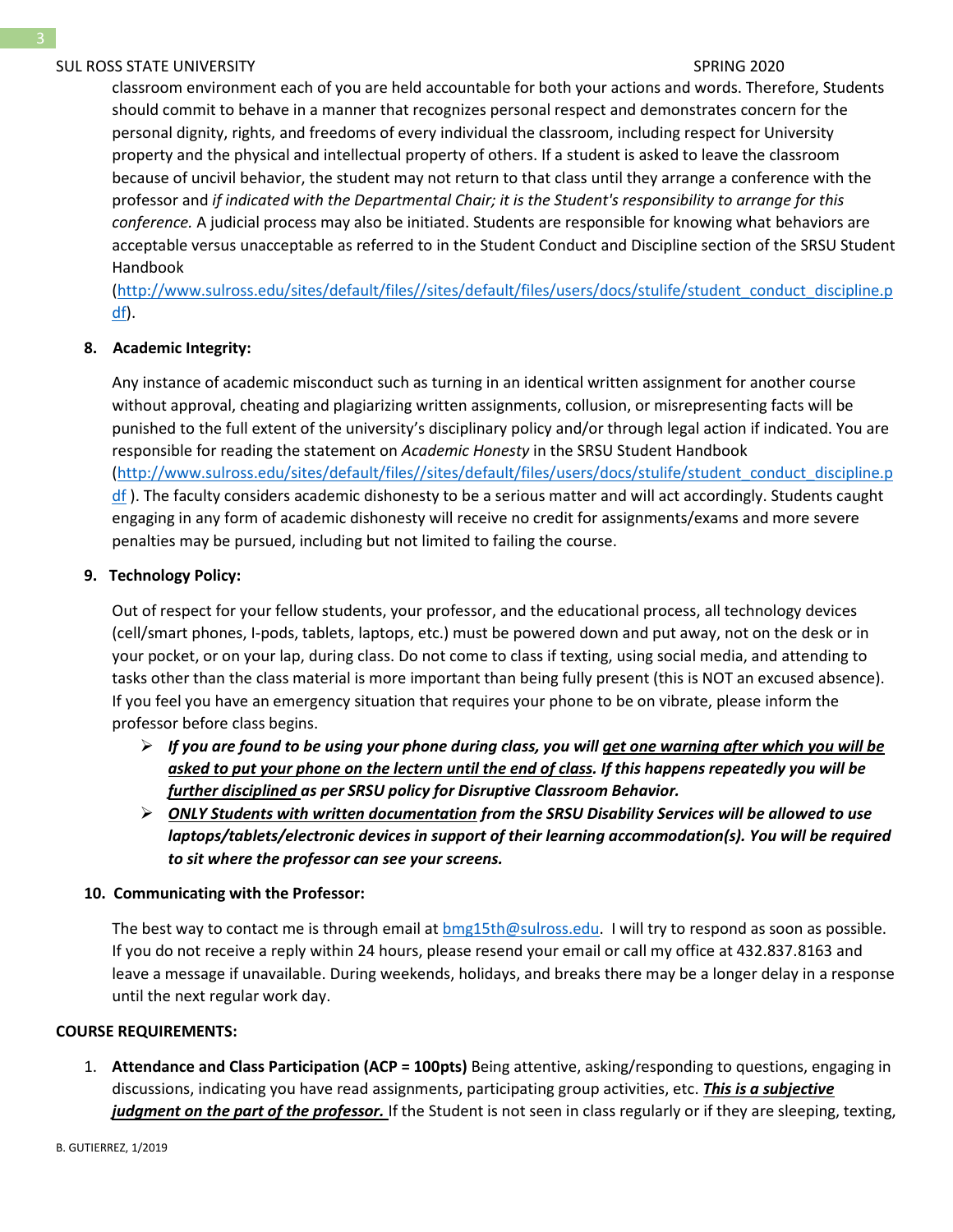day dreaming, talking to their neighbor, or otherwise being distracted/disruptive, this point total will be significantly reduced.

- 2. **Six (6) Exams (EXM) each worth 100 points.** *The lowest grade will be dropped automatically***.** All Exams will be administered via Black Board at scheduled times, *OUTSIDE OF CLASS* (see schedule below).
- **3. Complete of a Mini-Research Paper (RP = 300 points)**
- 4. **Earn up to 10 Extra Credit (EC) points (5pts/activity). Get out of the classroom;** points will be added to the Student's final grade before averaging by attending maximum of 2 extra-curricular activities.

### **GRADES:**

# **90–100% = A; 80 –89% = B; 70–79% = C; 60-69% = D; 0-59% = F**

All grades will be averaged together to equal your final grade.

Example:

(EXAM1 = 85) + (EXAM2 = 98) + (EXAM3 = 95) + (EXAM4 = 105) + (EXAM5 = 85) + (EXAM6 = 95) + (EXAM7 = 85) + (RP = 275) + (A/P = 90pts) + (10 EC points) = 1023/1100 = 93% = A

### **MINI-RESEARCH PAPER INSTRUCTIONS:**

There will be one required Theory Research Paper for the semester. It should be original and thoughtful. **Your paper will be run your paper through** *PLAGERISM SOFTWARE* **upon submission to ensure originality.** Please make certain that it is typewritten and double spaced. The paper is worth 100 points. The paper must be written in APA format. The following must be included in your paper:

- 1) Explore of one disorder, therapeutic approach, or mental health issue.
- 2) Explain how it develops/etiology/contributing factors.
- 3) Describe who it affects, how, why?
- 4) Explain how it has impacted you, your family/friends, U.S. society, AND our global community.
- 5) How can this issue be improved for the better of all? And what is YOUR responsibility in this?

Your research paper should have at least six (6) references other than the text. Use at least three (3) peer-reviewed journals (can be electronic). Use the APA reference manual for format guidelines. Go to library or SRSU Writing Center for help, or use the internet resources provided on Black Board for this course. The paper should be about six (6) to eight (8) double-spaced pages in length including the title, abstract, and reference pages. Please ask for help early on so that you do not get overwhelmed. I am happy to review a draft of your paper and give you feedback before the due datethis is voluntary and always results in a better paper. See attached MINI-RESEARCH PAPER GRADING SHEET for specifics on grading.

# **Submit your choice of theory for approval to me on or before THURSDAY, 10/5/2017 by midnight via email.**

# **MINI-RESEARCH PAPER DUE BY MIDNIGHT Wednesday 4/17 (submit to BLACK BOARD –must be a** *WORD FILE***)**

**Extra Credit Activity** points may be received for participating in up to two of the following activities (5pts/activity; 10pt maximum):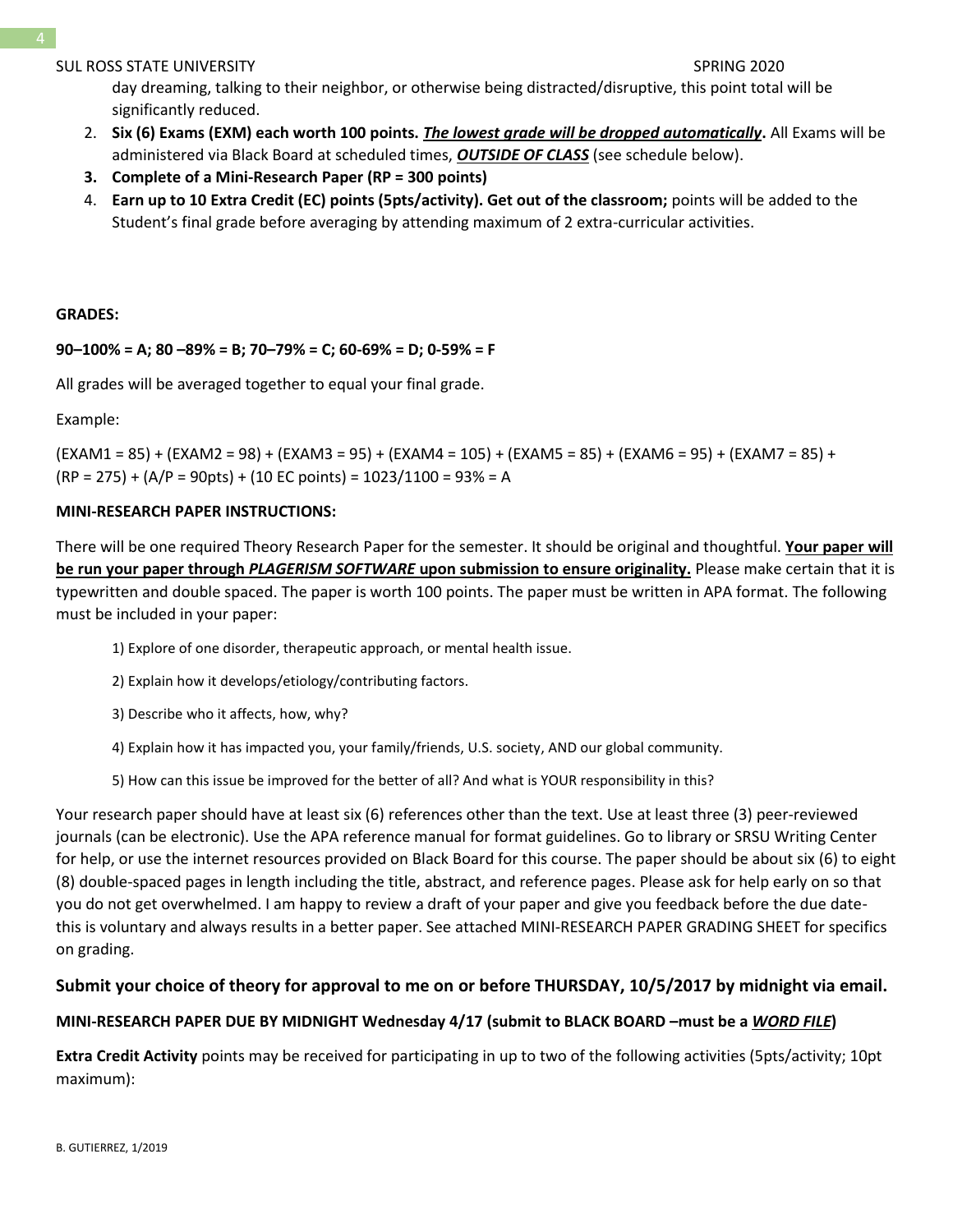- 1. **Attend Academic Enhancement Seminars [\(http://www.sulross.edu/page/939/academic-enhancement](http://www.sulross.edu/page/939/academic-enhancement-seminars)[seminars\)](http://www.sulross.edu/page/939/academic-enhancement-seminars).**
- 2. **Take a career self-assessment, Meyers-Briggs or SIGI ( [http://www.sulross.edu/page/111/career-services\)](http://www.sulross.edu/page/111/career-services).**
- 3. Attendance at a public lecture or activity related to psychology, such as drug/alcohol abuse, domestic violence, mental health awareness, a cultural event, religious activity different then your own, etc. Submit a summary to me via email of your attendance at the activity and what you learned from it.
- 4. Keep a Reflection Journal. For 30 days write down at the end of each day what you have experienced/reflected upon/learned that relates to psychology. Submit a summary to me via email of what you learned upon completing; do not turn in the journal.
- 5. Keep a Dream Journal. For 30 days write down upon awakening what you dreamt. Submit a summary to me via email of what you learned upon completing; do not turn in the journal.
- 6. Participate as a research subject in a psychological experiment or other SRSU study.
- 7. Suggest something that we can discuss/negotiate.

**PLEASE READ:** During the course of this class, Students may have strong emotional/psychological reactions to the course material and/or discussions. If you feel that you are having difficulty with the learning environment, please discuss this with me immediately before continuing the course. Counseling and Accessibility Services [\(http://www.sulross.edu/section/2408/counseling-accessibility-services\)](http://www.sulross.edu/section/2408/counseling-accessibility-services) can provide brief, short-term individual and group counseling or refer you to off-campus providers. You have already paid for these services through your Student Service Fee, whether you use them or not.

*If you have any issue or concern, I would appreciate you speaking with me first. If you feel we cannot come to a reasonable resolution, know that you can speak with the BASS Department Chair, Dr. Mark Saka (432.837.8157) regarding your concerns.*

# *I endeavor to maintain a safe learning environment for all and expect the highest standard of conduct from each one of us and the collective. I welcome constructive feedback in the service of this goal.*

*This syllabus is accurate to the best of my ability, but I reserve the right to modify it at any time and will inform you as soon as possible. If I do make any changes, I aspire to do so for the reasons of student fairness and/or circumstances beyond my control.*

# **COURSE SCHEDULE**

| <b>Date</b>                                                                    | <b>Chapter</b>  | Topic                                                   | <b>Assignments</b>              |  |  |
|--------------------------------------------------------------------------------|-----------------|---------------------------------------------------------|---------------------------------|--|--|
| $W - 1/23$                                                                     | Review syllabus | Course Overview                                         |                                 |  |  |
| $M - 1/28$                                                                     | 1               | Abnormal Behavior                                       | pp. $1 - 21$                    |  |  |
| $W - 1/30$                                                                     | 1               | Abnormal Behavior (cont.)                               | pp. 1 - 21                      |  |  |
| $M - 2/4$                                                                      | $\overline{2}$  | Understanding & Treating Mental Disorders               | pp. 23 - 53                     |  |  |
| $W - 2/6$                                                                      | 2               | Understanding & Treating Mental Disorders (cont.)       | pp. 23 - 53                     |  |  |
| $[W - 9/13]$<br>LAST DAY TO DROP A COURSE WITHOUT CREATING AN ACADEMIC RECORD] |                 |                                                         |                                 |  |  |
| $M - 2/11$                                                                     | 3               | Clinical Research, Assessment, & Classification         | pp. $55 - 83$                   |  |  |
| $W - 2/13$                                                                     | 3               | Clinical Research, Assessment, & Classification (cont.) | pp. 55 - 83                     |  |  |
| $*W - 2/13$                                                                    | <b>EXAM1</b>    | Over Chapters 1 & 2                                     | <b>Available on Black Board</b> |  |  |
| <b>B. GUTIERREZ, 1/2019</b>                                                    |                 |                                                         |                                 |  |  |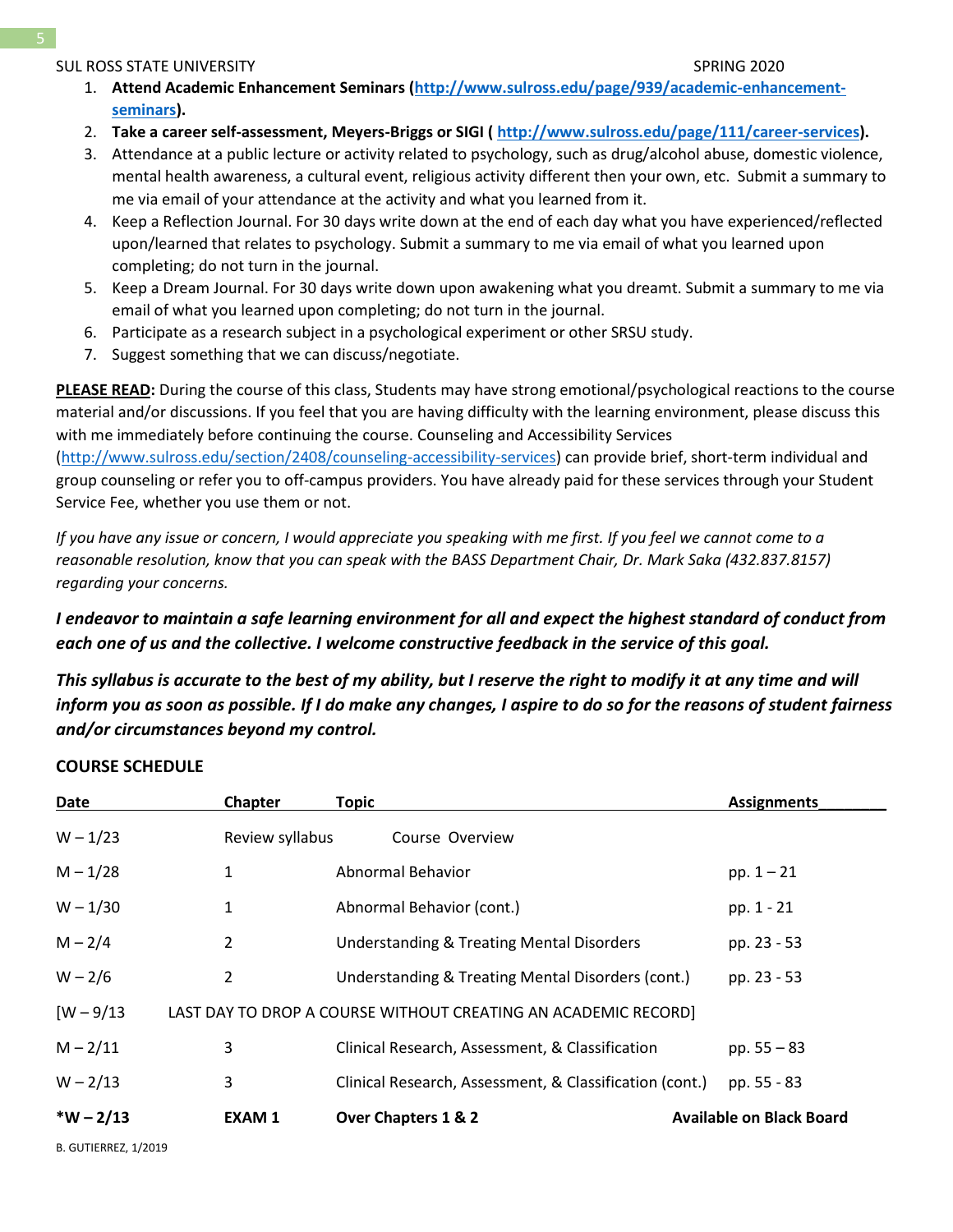| <b>SUL ROSS STATE UNIVERSITY</b> |               |                                                  | SPRING 2020                     |
|----------------------------------|---------------|--------------------------------------------------|---------------------------------|
|                                  |               | Open from 8am (2/13) closes NOON (2/14)          | 90 minutes to complete          |
| $M - 2/18$                       | 4             | Anxiety & Obsessive-Compulsive & Related         | pp. 85 - 117                    |
| $W - 2/20$                       | 4             | Anxiety & Obsessive-Compulsive & Related (cont.) | pp. $85 - 117$                  |
| $M - 2/25$                       | 5             | Trauma- & Stressor-Related Disorders             | pp. 119 - 145                   |
| $W - 2/27$                       | 5             | Trauma- & Stressor-Related Disorders (cont.)     | pp. 119 - 145                   |
| $*W - 2/27$                      | <b>EXAM 2</b> | Over Chapters 3 & 4                              | <b>Available on Black Board</b> |
|                                  |               | Open from 8am (2/27) closes NOON (2/28)          | 90 minutes to complete          |

# **COURSE SCHEDULE (cont.)**

| Date                                                                            | <b>Chapter</b>                                                                   | <b>Topic</b>                                           | <b>Assignments</b>              |  |
|---------------------------------------------------------------------------------|----------------------------------------------------------------------------------|--------------------------------------------------------|---------------------------------|--|
| $M - 3/4$                                                                       | 6                                                                                | Somatic Symptom & Dissociative Disorders               | pp. 147 - 171                   |  |
| $*M - 3/4$                                                                      | SUBMIT MIN-RESEARCH PAPER TOPIC FOR APPROVAL (upload to Black Board by midnight) |                                                        |                                 |  |
| $W - 3/6$                                                                       | $\overline{7}$                                                                   | Depressive & Bipolar Disorders                         | pp. 173 - 203                   |  |
| $M - 3/11$                                                                      | $\overline{7}$                                                                   | Depressive & Bipolar Disorders (cont.)                 | pp. 173 - 203                   |  |
| $*M - 3/11$                                                                     | <b>EXAM3</b>                                                                     | Over Chapters 5 & 6                                    | <b>Available on Black Board</b> |  |
|                                                                                 |                                                                                  | Open from 8am (3/11) closes NOON (3/12)                | 90 minutes to complete          |  |
| $3/18 - 3/22$                                                                   | $\sim$ SPRING BREAK NO CLASSES $\sim$                                            |                                                        |                                 |  |
| $W - 3/13$                                                                      | 8                                                                                | Suicide                                                | pp. 205 - 230                   |  |
| $M - 3/25$                                                                      | 8                                                                                | Suicide (cont.)                                        | pp. 205 - 230                   |  |
| $W - 3/27$                                                                      | 9                                                                                | <b>Eating Disorders</b>                                | pp. 233 - 259                   |  |
| $M - 4/1$                                                                       | 9                                                                                | Eating Disorders (cont.t)                              | pp. 233 - 259                   |  |
| $*M - 4/1$                                                                      | <b>EXAM4</b>                                                                     | <b>Available on Black Board</b><br>Over Chapters 7 & 8 |                                 |  |
|                                                                                 |                                                                                  | Open from 8am (4/1) closes NOON (4/2)                  | 90 minutes to complete          |  |
| $W - 4/3$                                                                       | 10                                                                               | Substance-Related & Other Addictive Disorders          | pp. 261 - 293                   |  |
| $M - 4/8$ (SWPA)                                                                | 10                                                                               | Substance-Related & Other Addictive Disorders (cont.)  | pp. 261 - 293                   |  |
| $W - 4/10$                                                                      | 11                                                                               | Schizophrenia Spectrum Disorders                       | pp. 295 - 323                   |  |
| $M - 4/15$<br>LIBRARY DAY TO COMPLETE RESEARCH PAPER                            |                                                                                  |                                                        |                                 |  |
| $*M - 4/15$                                                                     | <b>EXAM 5</b>                                                                    | Over Chapters 9 & 10                                   | <b>Available on Black Board</b> |  |
|                                                                                 |                                                                                  | Open from 8am (4/15) closes NOON (4/16)                | 90 minutes to complete          |  |
| $[M - 11/13]$<br>LAST DAY FOR INSTRUCTOR INITIATED DROP FOR EXCESSIVE ABSENCES] |                                                                                  |                                                        |                                 |  |
| LIBRARY DAY TO COMPLETE RESEARCH PAPER<br>$W - 4/17$                            |                                                                                  |                                                        |                                 |  |

B. GUTIERREZ, 1/2019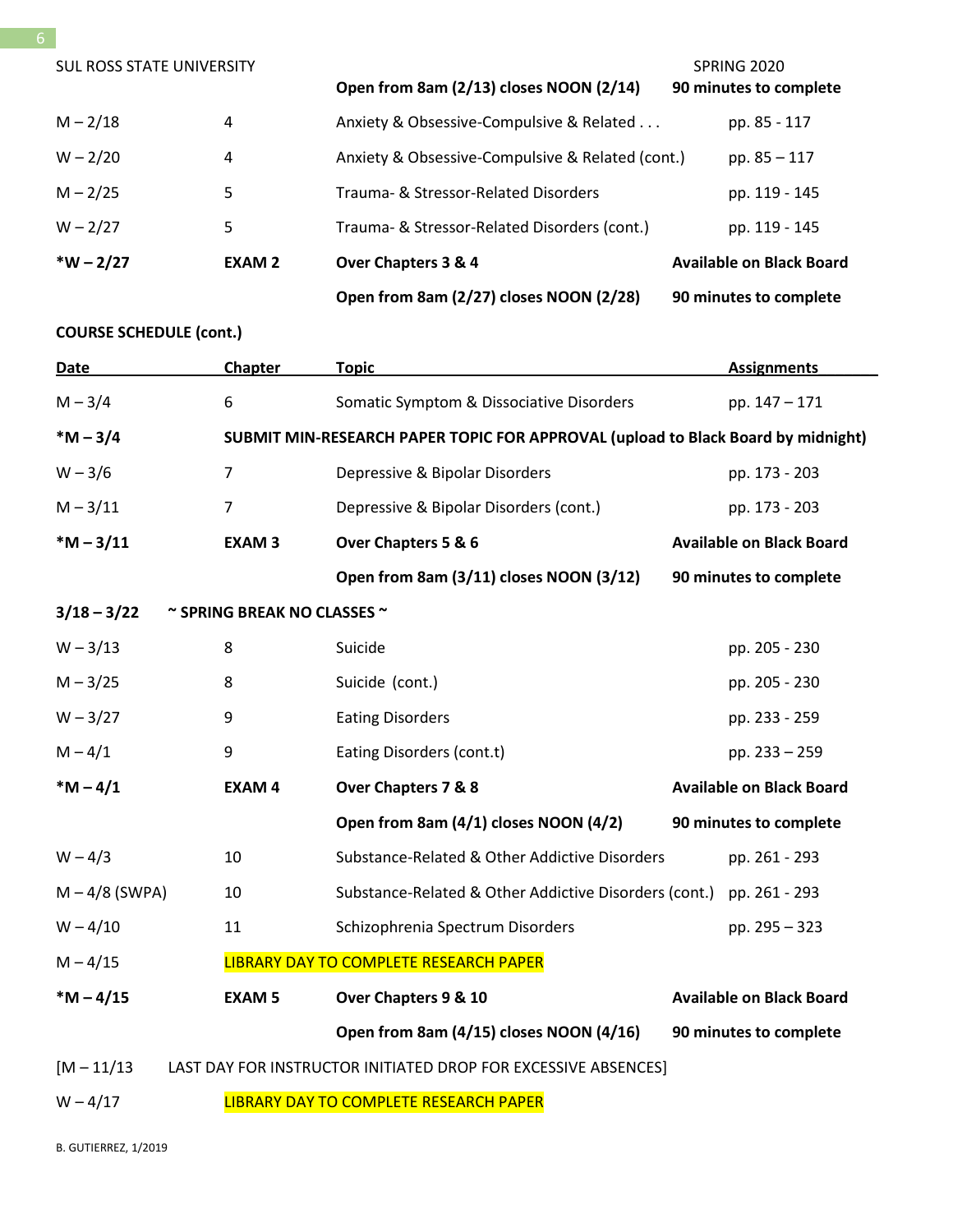# **COURSE SCHEDULE (cont.)**

| Date        | Chapter               | <b>Topic</b>                                 | <b>Assignments</b>              |  |
|-------------|-----------------------|----------------------------------------------|---------------------------------|--|
| $M - 4/29$  | 14                    | Personality Psychopathology                  | pp. 383 - 412                   |  |
| $W - 5/1$   | 14                    | Personality Psychopathology (cont.)          | pp. 383 - 412                   |  |
| $*W - 5/1$  | <b>EXAM 6</b>         | <b>Over Chapters 11 &amp; 13</b>             | <b>Available on Black Board</b> |  |
|             |                       | Open from 8am (4/29) closes NOON (4/30)      | 90 minutes to complete          |  |
| $M - 5/6$   | 15                    | Disorders of Childhood & Adolescence         | pp. 415 - 447                   |  |
| $W - 5/8$   | 15                    | Disorders of Childhood & Adolescence (cont.) | pp. 415 - 447                   |  |
| $R - 5/9$   | DEAD DAY ~ NO CLASSES |                                              |                                 |  |
| $*T - 5/14$ | <b>FINAL EXAM 7</b>   | Over Chapters 14 & 15                        | <b>On Black Board ONLY</b>      |  |
|             |                       | Open ONLY from 12:30pm closes 2:30pm         | 120 minutes to complete         |  |
|             |                       | <b>ABSOLUTLY NO MAKE UP FINALS ~</b>         |                                 |  |

*[R – 5/16 FINAL GRADES DUE FOR GRADUATING STUDENTS DUE BY NOON] – Email to remind me! [M – 5/20 FINAL GRADES DUE FOR CONTINUING STUDENTS DUE BY NOON]*